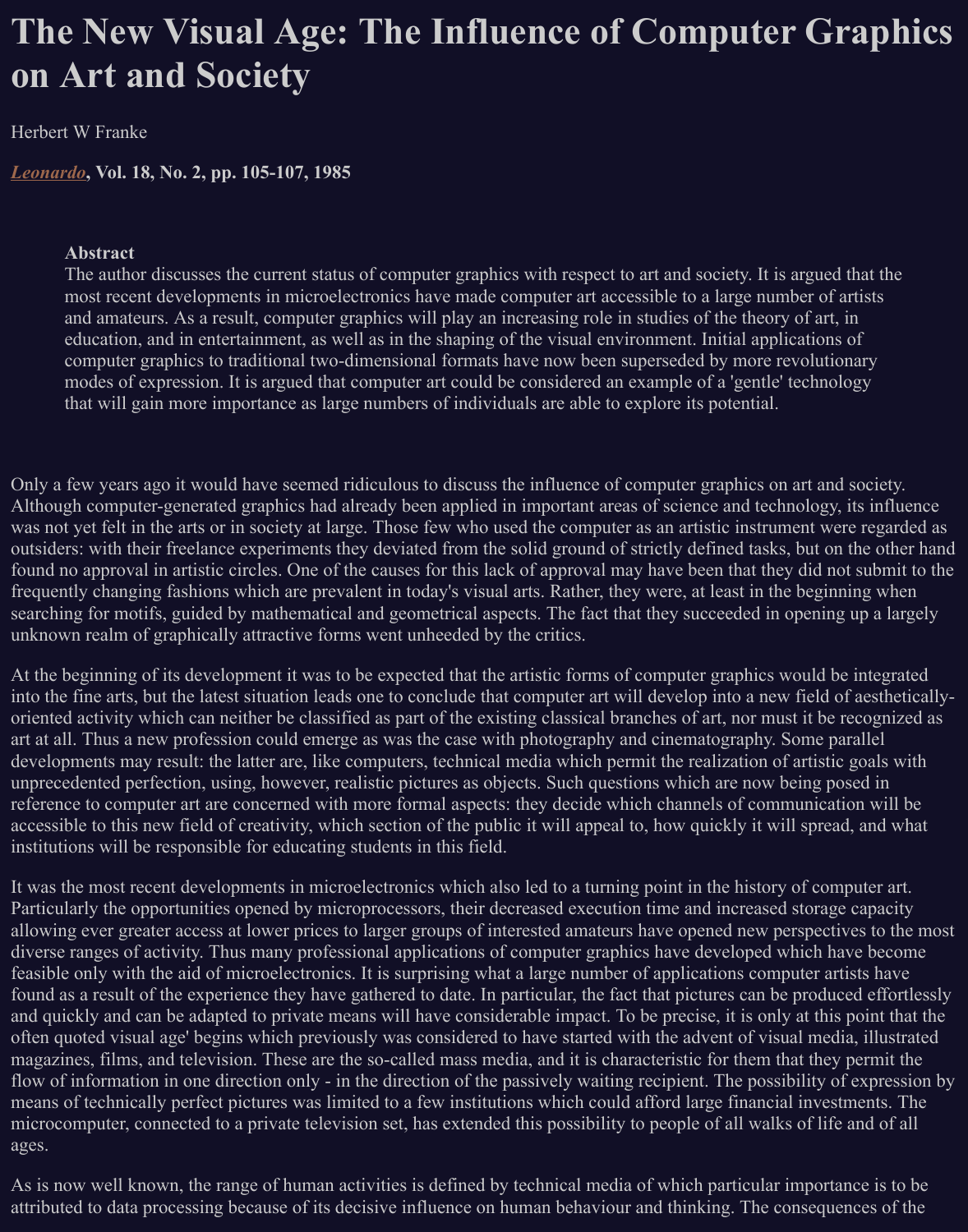introduction of writing, printing, and radio were analyzed only subsequently. At least today we are in a position to evaluate the possible impact of the transition into an age in which letters can be replaced by picture elements.

Once one has become aware of the problem, certain consequences can easily be foreseen, such as the use of visual demonstrations in presenting instructional material in schools or of private image generators for designing new patterns for one's own carpets or textiles. But the transformations transgressing such apparent uses, such as that of thinking itself, are more than just slogans. Verbal language is a linear construction, a sequence of words and sentences. It is therefore particularly well suited to the description of linear relations of order, whereas all others, such as topological relations, circular functions, or interactions, cannot be mapped directly, but usually require complicated transformations into a linear representation. Since his means of expressing himself is closely related to his way of thinking, man is better prepared to register linear relation ships such as chronological and causal ones than two- or three-dimensional ones, access to which is more difficult for him. It is the latter ones which can be better described by pictures. Thus, the existence of image creating systems increases our means of expression and of imagination.

Changes in our way of thinking must certainly be thought of as a long-term effect, but should not be overlooked in spite of the more visible modifications in technical behaviour. Changes are most pronounced in those areas in which artistic and technical (asks overlap; this process is all the more remarkable as it expresses a new type of interaction between technology and art.

'Free' computer graphics can serve as a source of new programming methods and of ideas for creating new shapes. It is through playful experiments, but also through confrontation with classical art, that experience is gained which can be useful in several ways:

- (1) *Theory of Art*. From the viewpoint of the theoretician or the behavioural scientist who is concerned with aesthetics, computer-generated drawings represent examples of simulated pieces of art. They lend themselves well to a study of the principles of production: one can, for instance, investigate which aesthetic laws apply in each case. Work according to programs is particularly closely related to this mode of thinking, because it makes the quantification of visual information easy. The possibility of rapid creation and of variation in structures, as in text analysis, is also essential.
- (2) *Education.* Computer graphics work can also be used to illustrate relationships of all kinds as occurring, for example, in mathematics, in the sciences, in psychology and in sociology. In the framework of transfer of knowledge by aid of media coordination, the visual media assume an increasingly important role. Computer graphics is nearly indispensable when one is confronted with dynamic processes which cannot be illustrated by individual pictures, but only by animated sequences. As opposed to the predetermined linear course of a film, computer graphics permits the user to intervene actively during the real-time operation, it allows the simulation of the processes under study (in pictures and data) and specific experiments with parameters which can be chosen arbitrarily. The use of new means of representation should not be limited to schools and universities, but should also he extended to museums: in a new kind of museum, the 'electronic museum', historical objects would play a secondary role, and visitors would be offered far better opportunities to satisfy their appetite for experimenting. The visualization of instructional material is one of the great tasks of our future.
- (3) *Entertainment.* In a society in which the time for leisure is steadily increasing, the task of providing people with meaningful activities becomes more and more important. A greater share of it will fall to art, less to art in the classical sense which restricts the spectator to the role of a passive consumer, but more an art which will stimulate him to participate creatively. In this regard computer art offers the best conditions. Forms of aesthetic activity can be imagined which allow the viewer to enter into a sort of dialogue with the computer or the aesthetic program; by interaction some sort of a play with graphic structures may emerge. As experience has shown, such an activity is not only pleasurable but has also positive effects on the creative capabilities.
- (4)*Shaping of the Environment*. Until recently, the shaping of our environment was left to the more or less spontaneous ideas of individuals. But today we are convinced that an optimal coordination of our living space with its inhabitants has become a necessity. Apart from the task of a technical transformation and often adaptation to existing psychological and sociological conditions, we are confronted with the problem of aesthetic structuring. This includes the whole spectrum from wallpaper patterns to a new town. Such a coordination requires the taking into consideration of the highly complex system of action and reaction which can only be done with the aid of the computer. The sudden interest in visual computer art has had repercussions on its artistic forms, which, while still being ignored by art critics, have drawn the attention of designers, educators, and the entertainment industry. An additional stimulus was